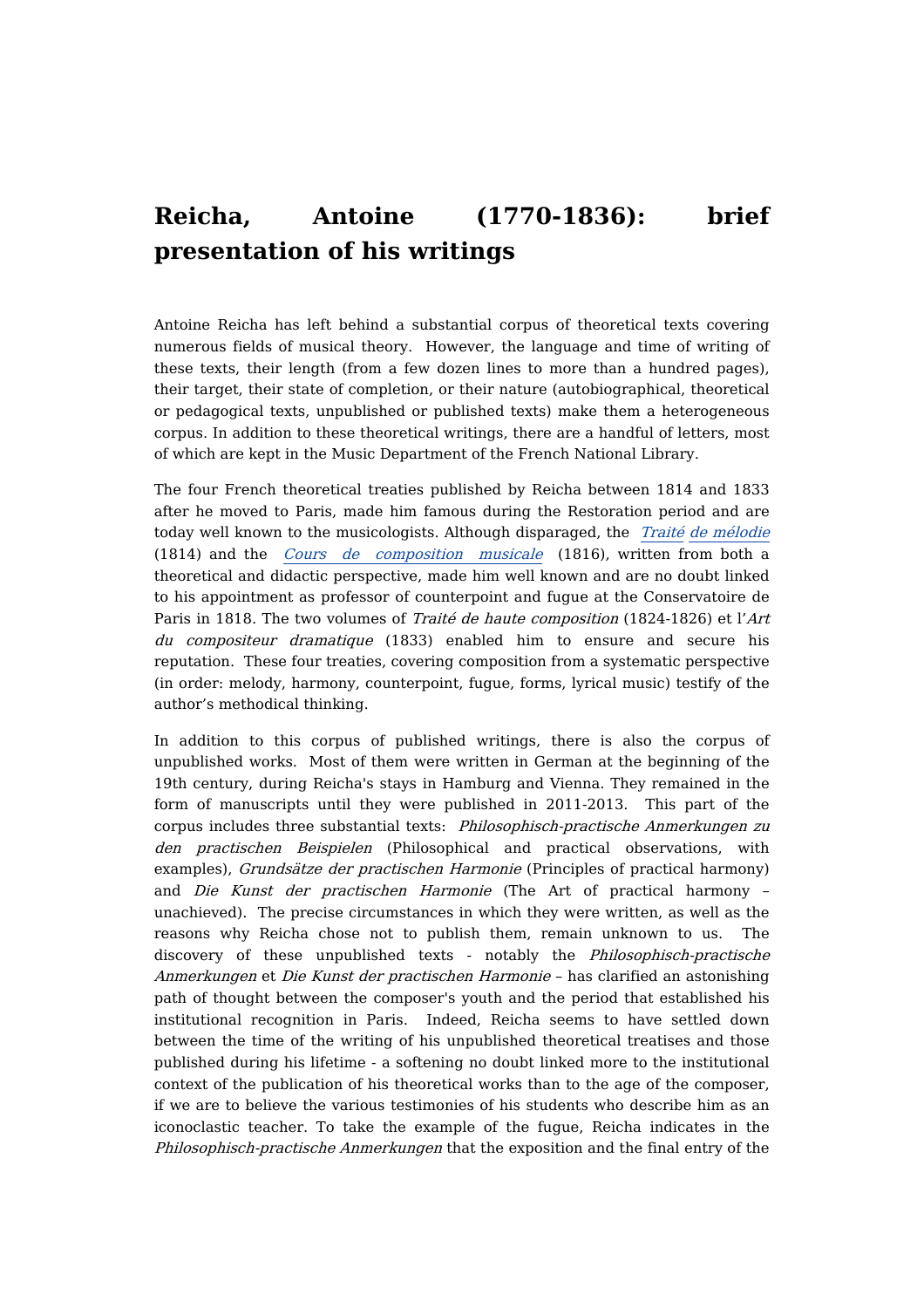subject can be done at any interval - which he applies in his own fugues of the same period - even though he only allows final entries to the fifth in Traité de haute composition of 1824. The same withdrawal can be observed between these two texts on the question of the tonality to be adopted in the secondary zone of the exposition of sonata forms (the older one advocating a renewal of tonalities, the other retaining the strict framework of a modulation to the dominant or relative major).

Finally, to complete the corpus, let us mention two unpublished French texts: Notes sur Antoine Reicha (text written at Paris around 1824) and [Sur](https://dicteco.huma-num.fr/fr/document/32771) la musique comme art purement sentimental (ca. 1809-1813). The composer's [autobiography](https://dicteco.huma-num.fr/fr/document/32771) was probably intended to fill dictionaries' biographical notices as some of the anecdotes it contains are regularly found in various nineteenth-century sources. Sur la musique comme art purement sentimental testifies the idea that, even though he denies it, Reicha felt the need to philosophize about music to justify his theoretical claims. The theorist's efforts to think about his art often result in repetition, approximation or awkwardness, but they are evidence of the way he appropriated ideas capturing the spirit of Germany or France at that time - one, for example, could think of his reflections on the question of the primacy of harmony over melody.

This massive corpus is of interest to musical theory when being considered as an object of history, even though the composer, contrary to a certain Fétis, did not produce any real historical reflections on the matter. "Lessons", "Observations", "Principles", "Art", "Treaty": the multiplicity of the terminology chosen by Reicha for the titles of his writings - in which "theory" does not appear - reflects the diversity of the fields in which he thinks theory. Between the purely pedagogical approach of the Grundsätze der practischen Harmonie or the Cours de composition musicale, and the more aesthetic reflections of Sur la musique comme art purement sentimental, Reicha's writings reveal a strong tension between what is speculative, and what is practical. It is indeed the case with Philosophisch-practische Anmerkungen zu den practischen Beispielen, Traité de haute composition, L'Art du compositeur dramatique, as well as collections of compositions accompanied by theoretical considerations such as the *Trente-six fugues pour le piano forte* (1805) edition) or Études dans le genre fugué pour le piano-forte, précédées de quelques remarques instructives sur différentes propositions musicales à l'usage des jeunes compositeurs opus 97 (c. 1820). These works raise the question of the status of a composition in Reicha's theoretical thinking, which cannot be reduced to a mere example value, but which seems on the contrary to be at the core of the composer's theoretical reflections, which is without a doubt one of the signs of his singularity. The frequent occurrence of the adjective "practical" in the titles of the texts illustrates the redefinition of theory as a broad pedagogical discipline in the study of music at the end of the eighteenth century - a redefinition that Thomas Christensen attributes to Forkel, whose name is mentioned several times by Reicha. Logically enough for this period, the traditional speculative field of the musica theoria shaped by mathematics and physics, is only anecdotally present in the composer's writings, through the allusions made at his training in Bonn. On the other hand, grammar and rhethorics are still very much alive, especially in Traité de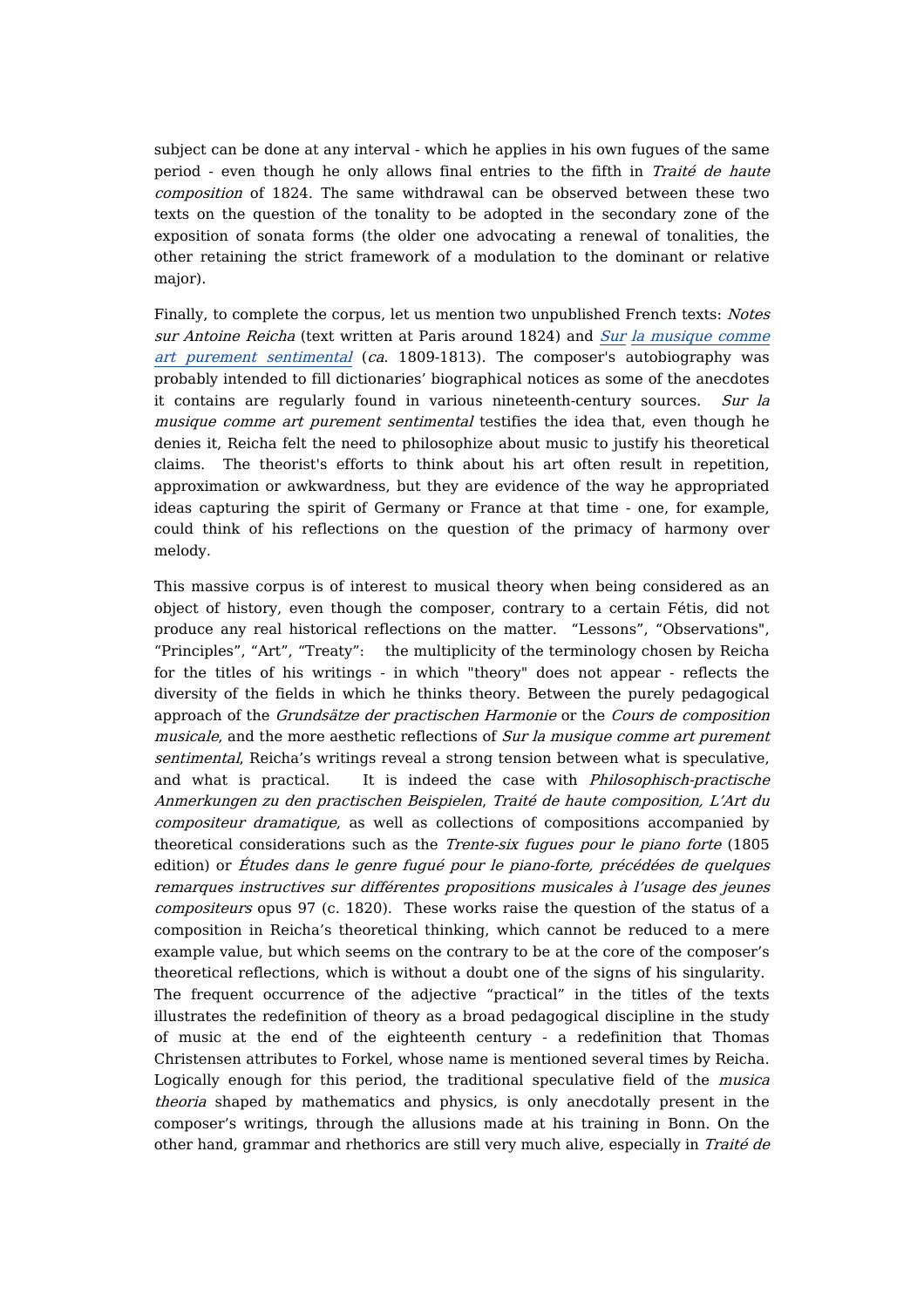mélodie, Sur la musique comme art purement sentimental and even in Traité de haute composition. Finally, one can notice that the treaties published by Reicha himself are those in which the works of his predecessors or contemporaries are no longer solely quoted, but are rather the object of a genuine critical analysis, an approach which will take on an expanding role in the 19th century theory.

The four treatises published during Reicha's lifetime were widely attacked by Fétis in the Biographie universelle des musiciens, where a lack of erudition and theoretical aberrations are bitterly criticized - one could think, for example, of the theory of the constitution and sequence of chords presented in le Cours de composition musicale. These criticisms failed to prevent the European dissemination of Reicha's treaties. They were translated in German by Carl Czerny between 1832 and 1835 and several Italian and Spanish translations strengthened the theoretician's reputation. The history behind these writings' dissemination in Europe remains to be written, but it seems that various translations and adaptations of Reicha's theoretical works served as teaching material for the Royal Conservatory of Music in Madrid - the first institution of its kind in Spain - from its creation in 1832 until at least the middle of the century.

Louise BERNARD DE RAYMOND 23/10/2018

Trans. Kiefer Oakley

## **For further information :**

Louise Bernard de Raymond, Jean-Pierre Bartoli, Herbert Schneider (éd.), Antoine Reicha, Compositeur et théoricien, Hildesheim, Zürich, New-York, Olms, 2015.

Thomas Christensen, The Cambridge History of Western Music Theory, Thomas Christensen (éd.), Cambridge, CUP, 2006 [1/2002], p. 9.

Maurice Emmanuel, Antonin Reicha, Paris, Henri Laurens, coll. « Les Musiciens célèbres », 1937.

François-Joseph Fétis, "Reicha", Biographie universelle des musiciens, Paris, Firmin Didot, vol. VII, 2e édition, 1866, p. 202-206.

Antoine Reicha, Vollständiges Lehrbuch der musikalischen Composition, Carl Czerny (trad.), 4 vol., Vienne, Diabelli & Comp., [1832-1835]

Antoine Reicha, Écrits inédits et oubliés/Unbekannte und unveröffentlichte Schriften, vol. 1, vol. 2.1-2.2, Hervé Audéon, Alban Ramaut, Herbert Schneider (éd.), Hildesheim, Olms, 2011, 2013

Ramón Sobrino, "The Impact of Reicha's Compositional Legacy in Nineteenth-Century Spain: Translations and Diffusion of his Theoretical Treatises", communication donnée au colloque international « Professor Reicha: Practiceand Legacy of a Composer-Teacher », Lucques, Centro Studi Opera Omnia Luigi Boccherini / Palazzetto Bru-Zane, novembre 2017 [\(résumé](http://www.luigiboccherini.org/images/Programme%20Reicha%20.pdf)).